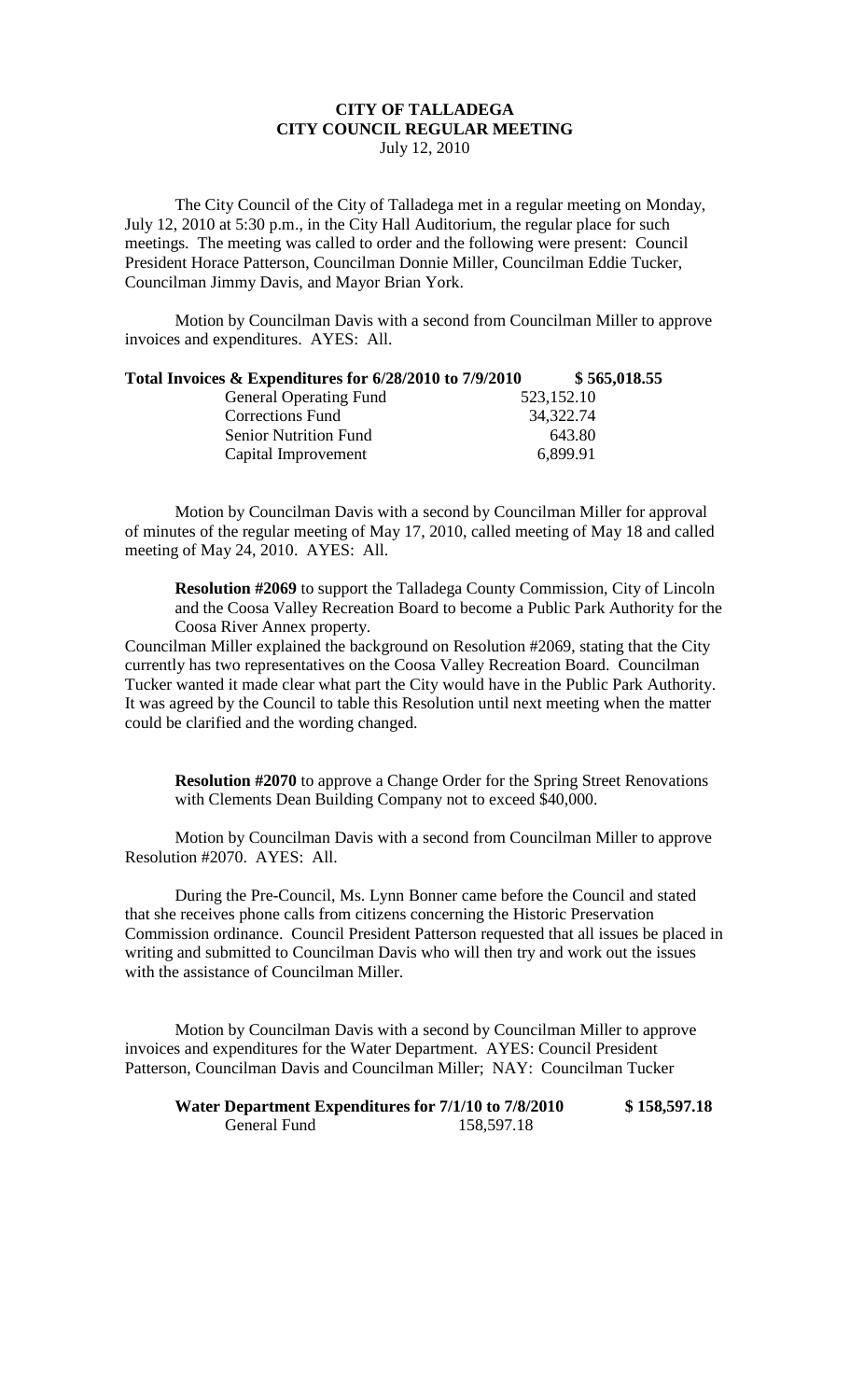There was discussion of the numerous trees that were damaged during recent storms and whether the City should be pro-active about removing the older trees. Community Appearance Director Mitch Bast indicated that over \$50,000 had been spent so far this year on trimming and removal of public trees and that these trees needed to be replanted. So far only 22 trees had been planted as replacements. Councilman Tucker requested that money be placed in the budget for next year to cover removal of these older, damaged trees. Councilman Miller offered a coupon for a free meal to all who assisted with the cleanup after the last storm. Council President Patterson stated he would help pay for these meals.

Chief Watson discussed the Citizen Survey done on the Police Department. One thousand surveys were sent out with 200 in each Ward. About 32% of the surveys were returned and though there was a lot of positive feedback there were also areas of concern. Reading from a memo by Chief Watson to Interim City Manager Chris Stone:

*"In reviewing the results as it pertains to the perception of crime in Talladega, there are three areas of concern: 1) 54% believe we are not adequately protecting their neighborhoods; 2) 50% believe we are not adequately protecting the business district; 3) 68% do not see police cars in their neighborhoods often enough."*

To respond to these concerns Chief Watson further stated in his memo: *"…I am requesting, if not all the 20% reduction in force from 2007 be reallocated, at least some be added for the protection of our citizens. Just to put in perspective the Talladega Police Department responds to about 2000 calls for service each month. When you add the reports, arrests, traffic accidents, and traffic citations that are required, it does not leave a lot of time to have proactive and preventative patrols that are needed."*

Paving update stated that bids had been sent to ALDOT and that they should be ready within 30 days.

Councilman Miller wanted to know if the water leak at 304 Brignoli had been addressed. Councilman Miller also brought up his concern on whether water would be available for commercial businesses along the By-pass. He wanted the issue address before paving of the By-pass began. Councilman Miller further asked if the Water Department Bond would be sufficient to get water lines out to the By-pass.

Motion by Councilman Miller with a second from Councilman Davis to appoint Shellia Cotney as temporary City Clerk for this meeting in Ms. Cheeks' absence. AYES: All.

Other items discussed at the meeting included:

- Brick column at the Bemiston entrance that were damaged by a vehicle wreck need to be repaired.
- Masterbrand is increasing their workforce and will have a job fair at the plant on July 20, 2010.
- Councilman Tucker wished to ride around with a Water Department employee to point out spots where there is damage.
- Complaint from a couple in Mt. Olive area about cleaning water lines. Ms. Fuller indicated that currently lines are not being flushed and that there were no complaints.
- Budget meeting planned for Thursday (July 15) has been cancelled. Next scheduled regular meeting is July 26, 2010.
- Finance Director, Ms. St. James, requested that if Council Members had special projects for the upcoming fiscal year that they be submitted to Interim City Manager Chris Stone to be added into the budget.
- Appreciation to Ray Miller and the Municipal Airport Board for naming the new hanger after Dr. Lance Grissett.